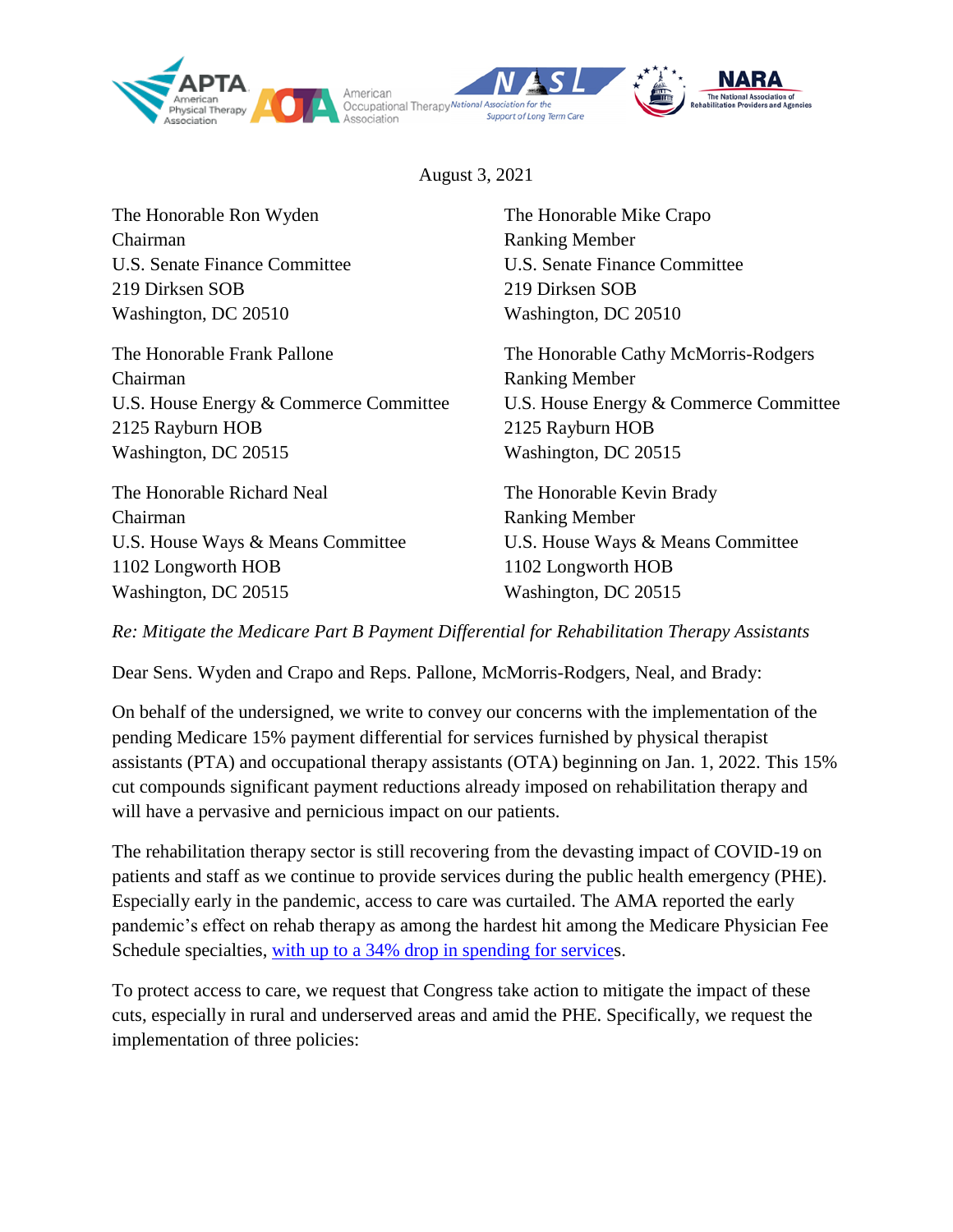- Delay implementation of the payment differential to Jan. 1, 2023, to give the Centers for Medicare and Medicaid Services additional time to provide technical assistance and education to therapy providers.
- Provide an exemption to the 15% payment differential for rural and underserved areas, which disproportionately rely on services provided by OTAs and PTAs.
- Amend the current burdensome direct supervision regulatory requirements of therapy assistants in private practice settings.

## **Delay Implementation of the Payment Differential to Jan. 1, 2023**

As providers try to stabilize their practices and continue providing therapy services, there is confusion over CMS' preparations for implementation of the Medicare payment differential for services furnished at least in part by OTAs and PTAs. The 2018 legislation that enacted the differential provided a nearly four-year delay in implementation, to 2022, to enable CMS to prepare to implement the provision as well as providers to prepare for the change. Unfortunately, we are rapidly approaching that implementation date, yet providers still lack certainty on how this provision will be implemented, given that new guidance on using the assistant modifiers was just released in the 2022 Medicare Physician Fee Schedule proposed rule. This will leave only 30-60 days to implement a policy that will require nationwide training of staff on appropriate coding. Electronic health record system vendors need time to program, test, and finalize their systems. Medicare Administrative Contractors will need to interpret CMS' guidance and to program and update their systems accordingly. History has shown that hastily implemented policy has been a conduit for costly mistakes during implementation.

The pending Medicare payment differential for therapy services furnished by an assistant compounds other recent significant payment reductions to therapy services under the fee schedule, which range from 3.5% to 3.9% for  $2022^1$ . These multiple cuts are being implemented at the same time practices and facilities are trying to recover from the effects of the pandemic, and — along with the current 50% MPPR reduction policy and anticipated return of the 2% Medicare sequestration — are simply not sustainable for therapy services.

COVID-19's detrimental impact on providers of therapy, especially in settings treating Medicare beneficiaries, was not contemplated when Congress passed this policy four years ago. Providers of occupational therapy and physical therapy have been significantly challenged by the pandemic to keep their patients and staff safe, given the need for regular physical contact and close proximity in delivering services. Clinicians are burned out from an exhausting care environment and are moving out of the profession. Continuing to treat patients during a public health emergency is difficult, and clinician availability is becoming limited. These reductions hit hardest where therapy assistants are needed most — in underserved areas both rural urban areas.

 $\overline{\phantom{a}}$ <sup>1</sup> AMA Table, *Combined Impact of Proposed Rule and Conversion Factor Reduction for 2022,* [https://netforum.avectra.com/Public/DocumentGenerate.aspx?wbn\\_key=d6f42a3e-2856-4995-8225](https://netforum.avectra.com/Public/DocumentGenerate.aspx?wbn_key=d6f42a3e-2856-4995-8225-eeeaa99c649e.pdf) [eeeaa99c649e.pdf](https://netforum.avectra.com/Public/DocumentGenerate.aspx?wbn_key=d6f42a3e-2856-4995-8225-eeeaa99c649e.pdf)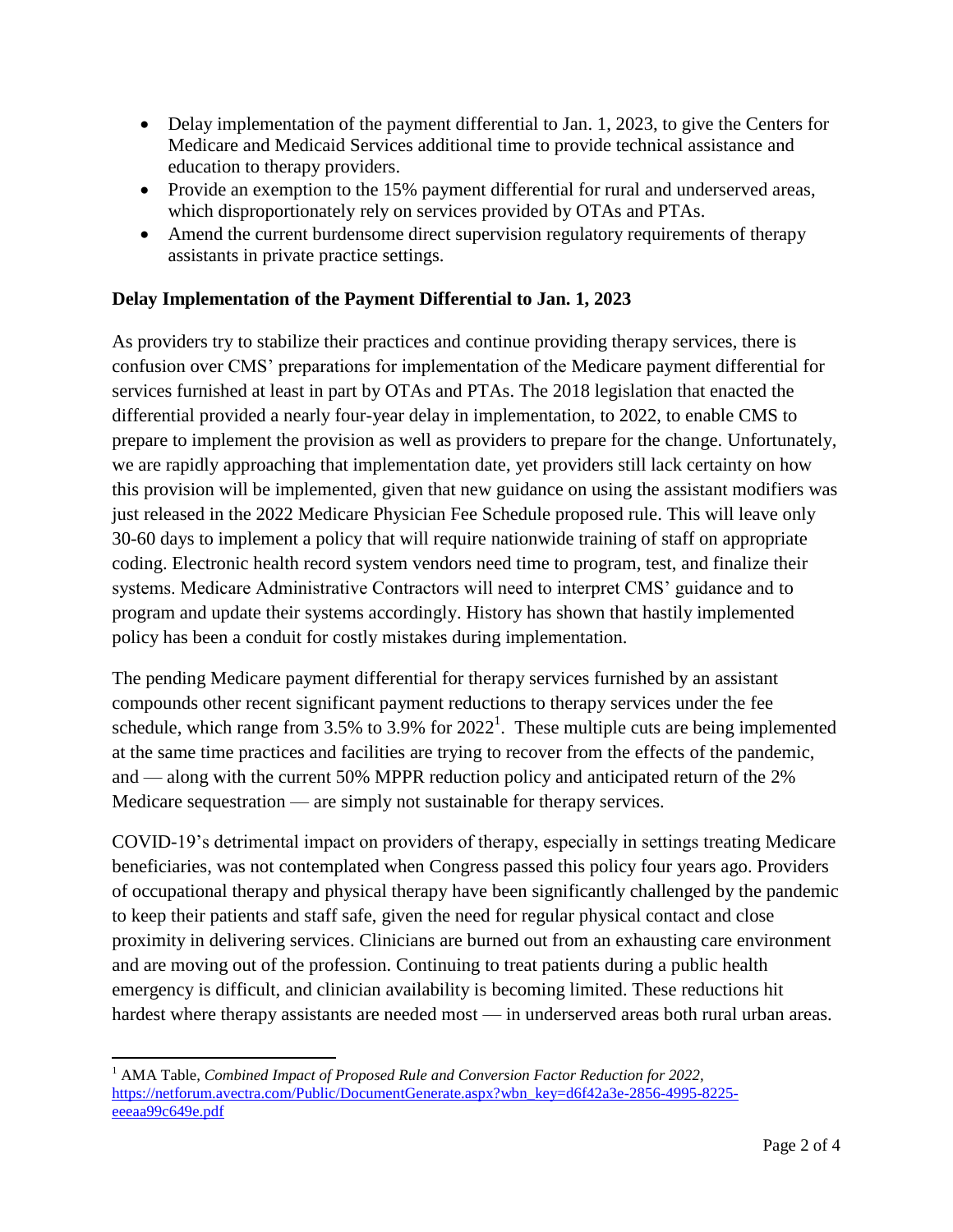Additionally, both occupational therapy and physical therapy services will be needed to help COVID-19 long-haulers recover from the long-lingering effects of the disease (as [CDC's interim](https://www.cdc.gov/coronavirus/2019-ncov/hcp/clinical-care/post-covid-management.html)  [guidance on management of post-COVID conditions explains\)](https://www.cdc.gov/coronavirus/2019-ncov/hcp/clinical-care/post-covid-management.html), and is an important alternative to opioids for dealing with acute and chronic pain. However, these will not be possible if we do not have the therapy providers to furnish these services.

**With these serious concerns in mind, we ask that Congress delay implementation of this differential provision by one year, to Jan. 1, 2023, to allow CMS to finalize regulations on this provision at the end of 2021 and then give time to providers to train staff on the new requirements and prepare for the change.**

**Provide an Exemption to the 15% Payment Differential for Rural and Underserved Areas** We also ask for your support in exempting rural and underserved areas from the pending 15% payment differential for services furnished by PTA and OTAs. Access to health care is already dwindling in rural localities. Occupational therapists, occupational therapy assistants, physical therapists, and physical therapist assistants work as teams, playing a crucial role in bridging these gaps in access to care in rural and other areas with limited availability of clinicians; however, the payment reduction puts at risk the financial viability of physical and occupational therapy businesses in these areas. Absent action by CMS or intervention by Congress, the therapy assistant payment differential will exacerbate the growing problem of limited access to medical care throughout much of rural America.

We urge Congress to persuade CMS to use its authority via the 2022 fee schedule rule to mitigate the harm to Medicare beneficiaries in rural communities that would otherwise result from the 15% payment differential for therapy assistant services.

## **Reduce Current Burdensome Direct Supervision Regulatory Requirements of Therapy Assistants in Private Practice Settings**

Finally, amending the current burdensome supervision requirement of PTAs and OTAs in private practices will help to ensure continued patient access to needed therapy services. It would also assist in the ongoing recovery from the COVID-19 pandemic and provide support for small outpatient therapy businesses that are facing multiple cuts.

Amending the current Medicare regulation related to supervision requirements of OTAs and PTAs to align with state laws would help to better ensure continued patient access. Under current Medicare regulations, the level and frequency of therapy assistant supervision differs by setting and by state or local law. Medicare currently allows for general supervision for PTAs and OTAs in all settings except for private practice, which requires direct supervision. On the other hand, 44 states call for general supervision of PTAs and 49 states call for general supervision of OTAs in private practice settings. Therapists must abide by the more stringent of either Medicare or their state practice act, yet nearly all states clearly believe general supervision in private practice is safe and in the best interest of their consumers. Medicare needs to follow suit.